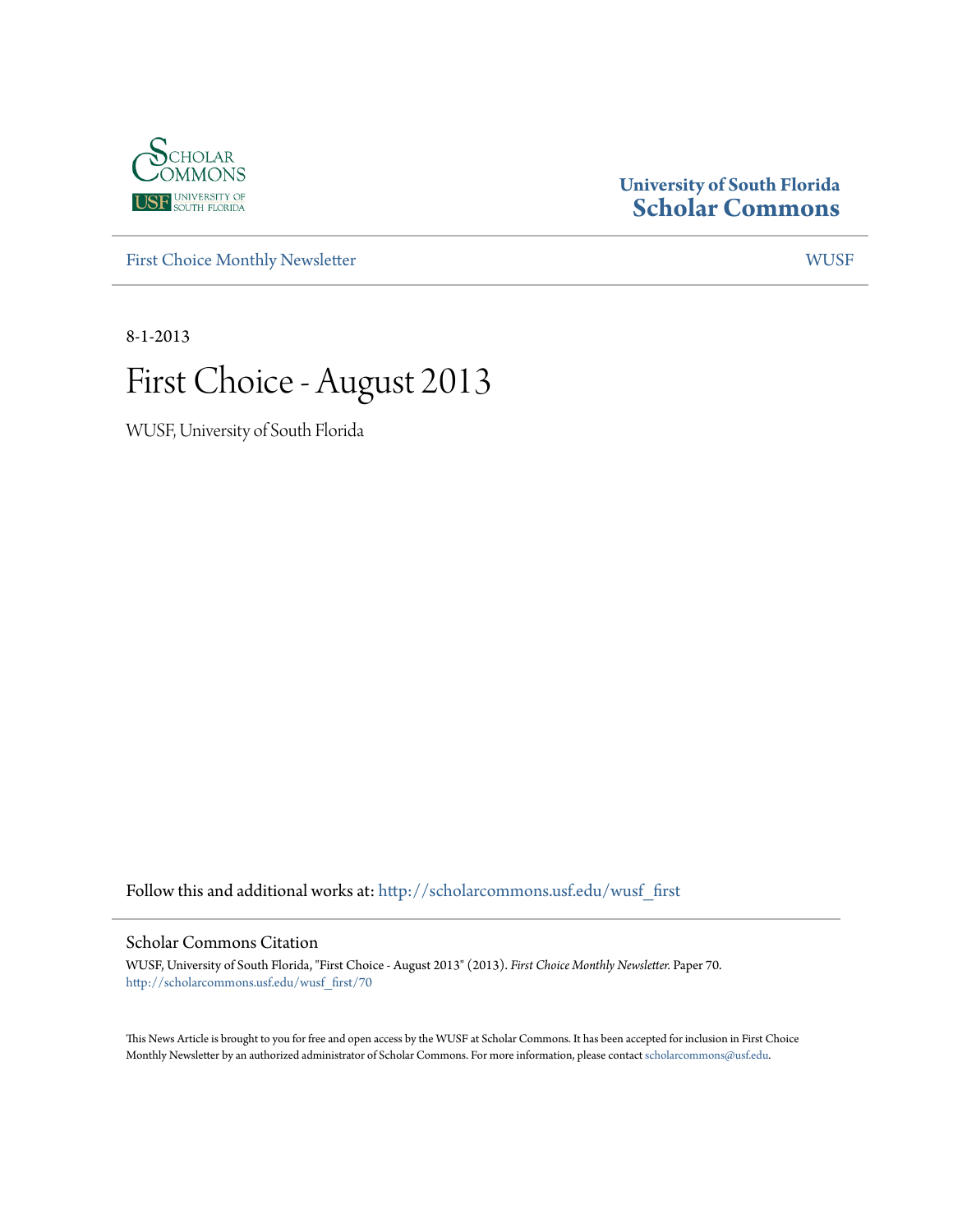## firstchoice

FOR INFORMATION, EDUCATION AND ENTERTAINMENT • AUGUST 2013



## **wusf** tv

#### **Sarah Brightman: Dreamchaser In Concert**

**Travel to new musical worlds with Sarah Brightman as she takes viewers on a cosmic journey featuring both new songs and fan favorites inspired by the wonderment and beauty of space. With evocative lighting, elaborate costumes and powerful imagery, this concert is an out-of-this-world experience.**

 $\mathscr{P}$ 

**Airs Sunday, August 4, 8 p.m.**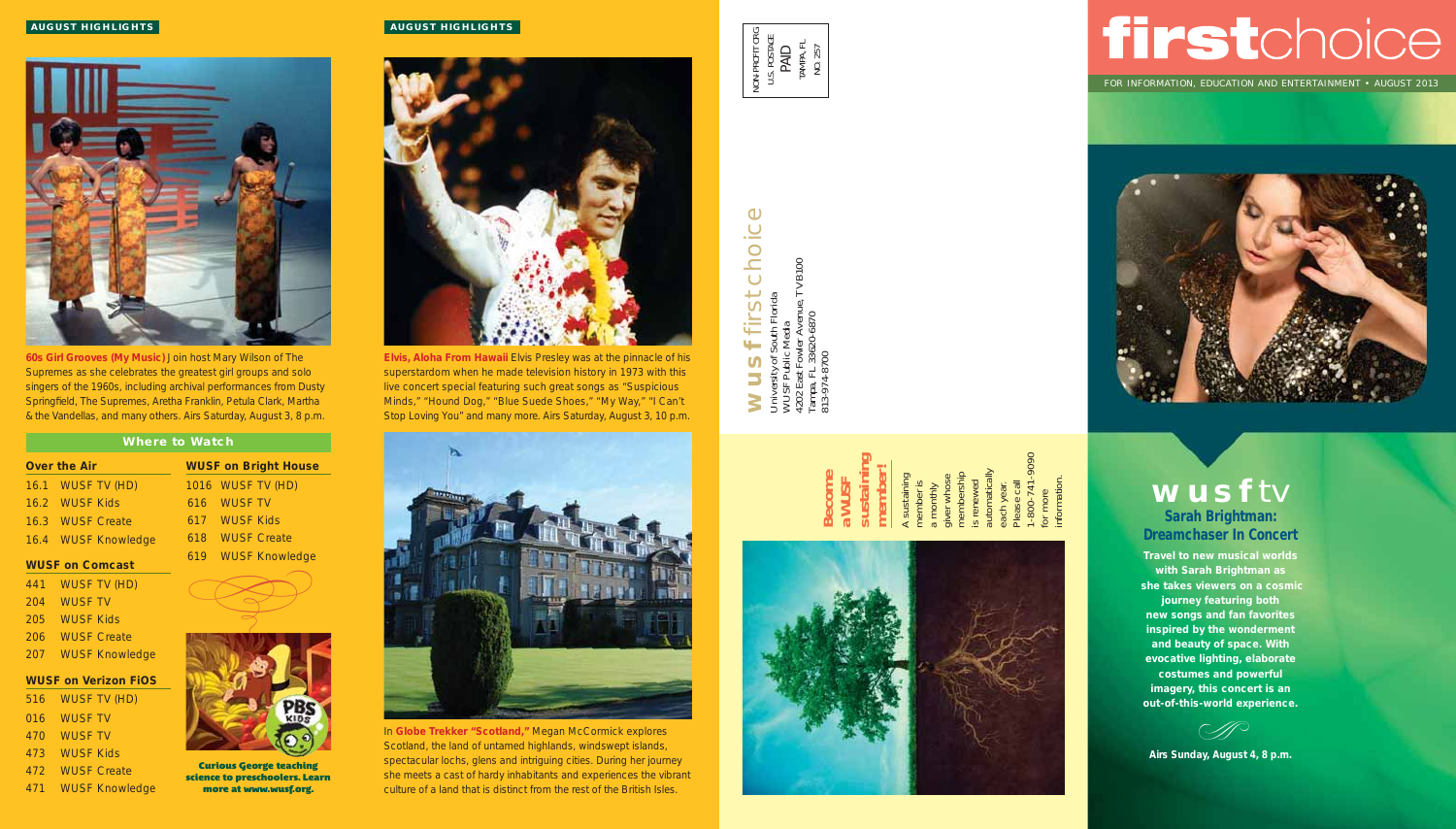#### **AUGUST HIGHLIGHTS**



**60s Girl Grooves (My Music)** Join host Mary Wilson of The Supremes as she celebrates the greatest girl groups and solo singers of the 1960s, including archival performances from Dusty Springfield, The Supremes, Aretha Franklin, Petula Clark, Martha & the Vandellas, and many others. Airs Saturday, August 3, 8 p.m.

#### **Where to Watch**

| <b>Over the Air</b> |
|---------------------|
| 16.1 WUSF TV (HD)   |
| 16.2 WUSF Kids      |
| 16.3 WUSF Create    |
| 16.4 WUSF Knowledge |
|                     |

#### **WUSF on Comcast**

441 WUSF TV (HD) 204 WUSF TV 205 WUSF Kids 206 WUSF Create 207 WUSF Knowledge

#### **WUSF on Verizon FiOS**

| 516 | <b>WUSF TV (HD)</b>   |
|-----|-----------------------|
| 016 | <b>WUSF TV</b>        |
| 470 | <b>WUSF TV</b>        |
| 473 | <b>WUSF Kids</b>      |
| 472 | <b>WUSF Create</b>    |
| 471 | <b>WUSF Knowledge</b> |
|     |                       |

| <b>WUSF on Bright House</b> |                       |  |
|-----------------------------|-----------------------|--|
|                             | 1016 WUSF TV (HD)     |  |
|                             | 616 WUSF TV           |  |
| 617                         | <b>WUSE Kids</b>      |  |
| 618                         | <b>WUSF Create</b>    |  |
| 619                         | <b>WUSF Knowledge</b> |  |
|                             |                       |  |



**Curious George teaching science to preschoolers. Learn more at www.wusf.org.**

#### **AUGUST HIGHLIGHTS**



**Elvis, Aloha From Hawaii** Elvis Presley was at the pinnacle of his superstardom when he made television history in 1973 with this live concert special featuring such great songs as "Suspicious Minds," "Hound Dog," "Blue Suede Shoes," "My Way," "I Can't Stop Loving You" and many more. Airs Saturday, August 3, 10 p.m.



In **Globe Trekker "Scotland,"** Megan McCormick explores Scotland, the land of untamed highlands, windswept islands, spectacular lochs, glens and intriguing cities. During her journey she meets a cast of hardy inhabitants and experiences the vibrant culture of a land that is distinct from the rest of the British Isles.